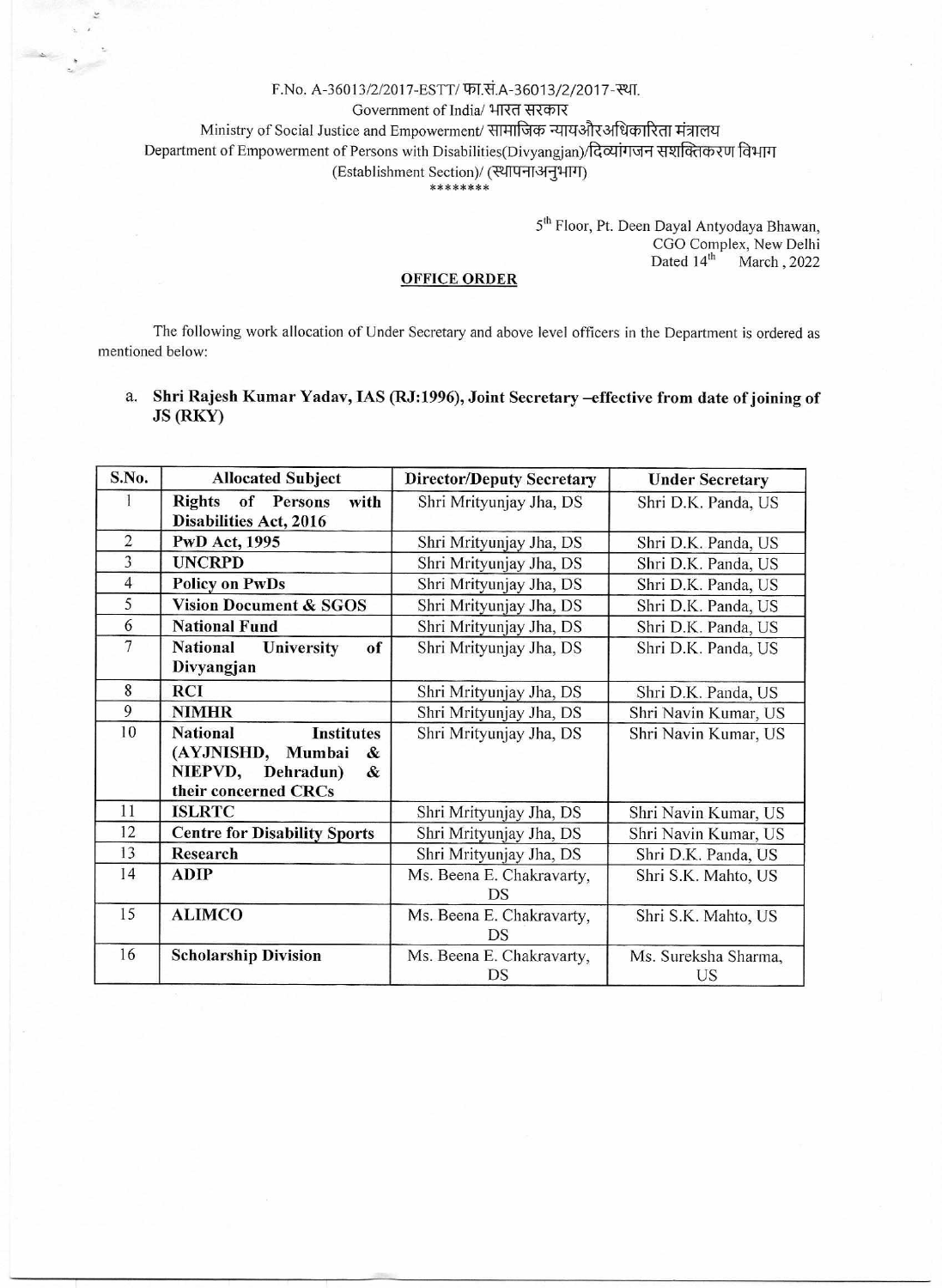b. **Shri Rajeev Sharma, IFoS (WB: 1998), Joint Secretary—effective from date of** joining of JS **(RS)** 

 $\sim$ 

| S.No.          | <b>Allocated Subject</b>            | <b>Director/Deputy Secretary</b>     | <b>Under Secretary</b> |
|----------------|-------------------------------------|--------------------------------------|------------------------|
|                | <b>National Institutes (NIEPID,</b> | Shri Vineet Singhal, Director        | Shri Navin Kumar, US   |
|                | Secunderabad, NIEPMD,               |                                      |                        |
|                | Chennai, NILD, Kolkata,             |                                      |                        |
|                | <b>SVNIRTAR, Cuttack,</b>           |                                      |                        |
|                | PDUNIPPD, New Delhi) &              |                                      |                        |
|                | their concerned CRCs.               |                                      |                        |
| $\overline{2}$ | <b>DDRS</b> and <b>DDRC</b>         | Shri Vineet Singhal, Director        | Md. Marazuddin, US     |
| 3              | <b>AIC</b>                          | Shri Vineet Singhal, Director        | Md. Marazuddin, US     |
| $\overline{4}$ | <b>SIPDA</b>                        | Shri Vineet Singhal, Director        | Md. Marazuddin, US     |
| 5              | <b>UDID</b>                         | Shri Vineet Singhal, Director        | Shri D.K. Panda, US    |
| 6              | Miscellaneous matters               | Shri Vineet Singhal, Director        | Shri Sandeep Kumar, US |
| $\overline{7}$ | <b>National Trust</b>               | <b>Shri Vineet Singhal, Director</b> | Shri D.K. Panda, US    |
| 8              | <b>Early Identification and</b>     | Shri Mrityunjay Jha, DS              | Shri D.K. Panda, US    |
|                | intervention program for 0-         |                                      |                        |
|                | 12 year old children.               |                                      |                        |
| 9              | <b>NIIUD</b>                        | Shri Mrityunjay Jha, DS              | Shri D.K. Panda, US    |
| 10             | <b>Parliament Section</b>           | Shri Mrityunjay Jha, DS              | Shri Sandeep Kumar, US |
| 11             | e-Samiksha                          | Shri Mrityunjay Jha, DS              | Shri Sandeep Kumar, US |
| 12             | <b>Coordination Division</b>        | Shri Mrityunjay Jha, DS              | Shri Sandeep Kumar, US |
| 13             | <b>GST</b>                          | Ms. Beena E. Chakravarty, DS         | Ms. Sonakhya Samaddar, |
|                |                                     |                                      | AD                     |
| 14             | <b>DBT</b> Cell                     | Ms. Beena E. Chakravarty, DS         | Ms. Sonakhya Samaddar, |
|                |                                     |                                      | AD                     |

## c. Shri Kishor Baburao Surwade, **DDG- with immediate** effect.

| S.No.          | <b>Allocated Subject</b>                                    | <b>Director/Deputy Secretary</b> | <b>Under Secretary</b>        |
|----------------|-------------------------------------------------------------|----------------------------------|-------------------------------|
|                | <b>CPMU</b>                                                 | Shri Vineet Singhal, Director    | Shri S.K. Mahto, US           |
| $\overline{2}$ | <b>RTI</b>                                                  | Shri Kshitij Mohan, Director     | Shri Arun Kumar Mandal,<br>US |
| 3              | <b>Output Outcome Monitoring</b><br><b>Framework (OOMF)</b> | Shri Kshitij Mohan, Director     | Shri Arun Kumar Mandal,<br>US |
| $\overline{4}$ | <b>Hindi Section</b>                                        | Shri Mrityunjay Jha, DS          | Md. Marazuddin, US            |
| 5              | <b>National Awards</b>                                      | Shri Mrityunjay Jha, DS          | Shri S.K. Mahto, US           |
| 6              | <b>Media and Publicity</b>                                  | Shri Mrityunjay Jha, DS          | Shri S.K. Mahto, US           |
| 7              | <b>Braille Presses</b>                                      | Shri Mrityunjay Jha, DS          | Shri Navin Kumar, US          |
| 8              | Administration                                              | Ms. Beena E. Chakravarty, DS     | Shri S.K. Mahto, US           |
| 9              | Vigilance                                                   | Ms. Beena E. Chakravarty, DS     | Ms. Sureksha Sharma, US       |
| 10             | <b>Election Cell</b>                                        | Ms. Meena Kumari Sharma,<br>DS   | Shri Sandeep Kumar, US        |
| 11             | <b>Incentive to Private</b><br>Employer                     | Ms. Meena Kumari Sharma,<br>DS   | Shri Sandeep Kumar, US        |
| 12             | <b>Awareness Generation</b>                                 | Ms. Meena Kumari Sharma,         | Shri Sandeep Kumar, US        |